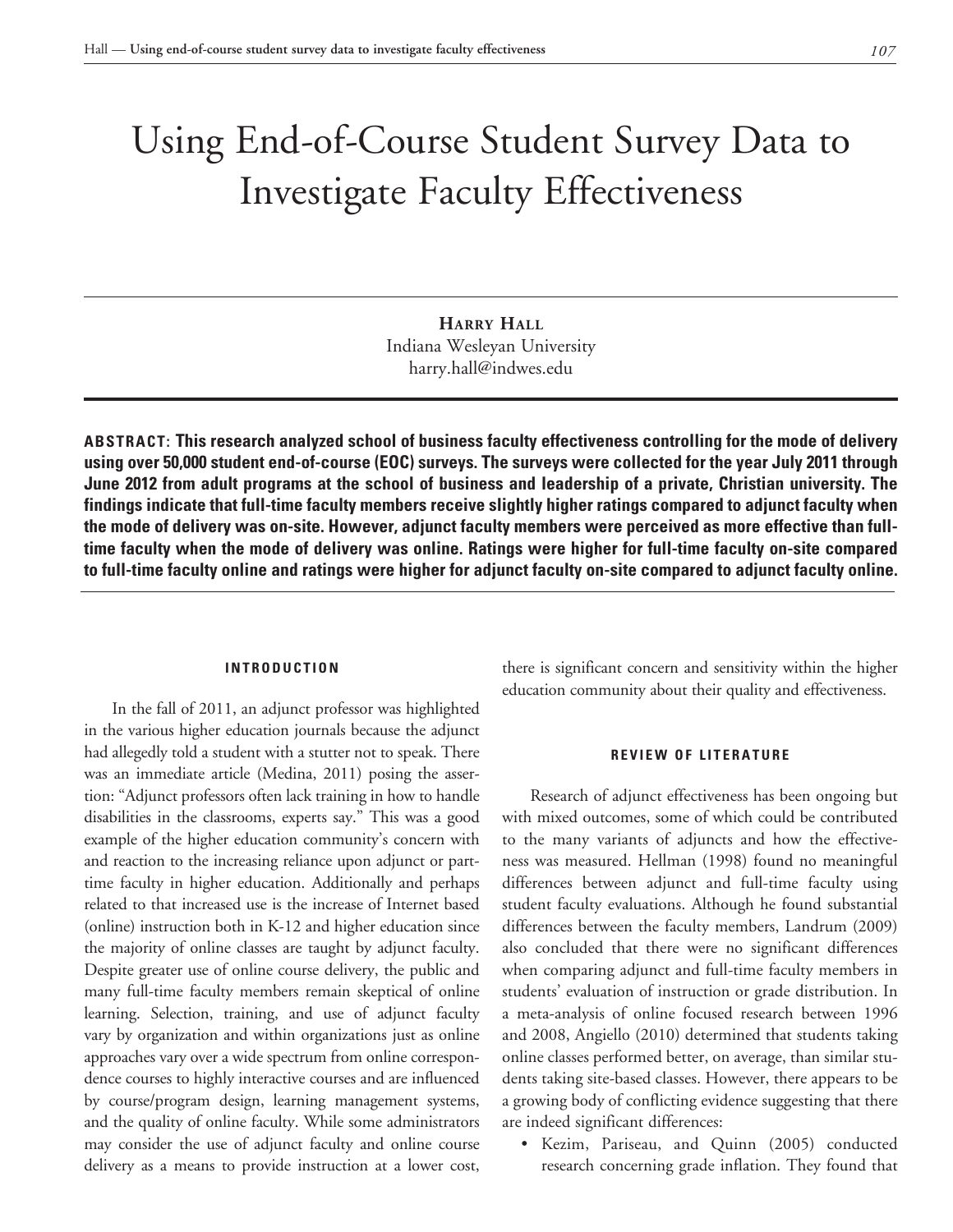grade inflation was related to type of faculty with significant differences between mean grade point averages of students of full-time (tenured) and students of adjunct faculty. They concluded that increased use of adjuncts leads to more grade inflation in higher education, possibly because the adjuncts are trying to garner student support in order to be hired full time.

- • It appears that as the ratio of part-time faculty increases at community colleges, those colleges experienced a highly significant, negative effect on graduation rates (Jacoby, 2006).
- In a study (Ronco  $& Cahill, 2006)$  that examined the relationships between three outcomes of freshman and sophomore years (retention, academic achievement, and student ratings of faculty instruction) for three types of faculty (regular full-time, adjunct, and graduate teaching assistants), it was found that
	- o less exposure to adjuncts resulted in higher retention rates;
	- o less exposure to adjuncts resulted in higher GPAs through the first year (an obvious contradiction to the research done by Kezim, Pariseau, and Quinn); and
	- o Students were generally more satisfied with fulltime faculty.
- In research conducted by Jaeger and Eagan (2011) using 15,566 students from a doctoral-extensive institution, it was determined that "… for every 10 percent increase in students' exposure to 'other' contingent faculty, their probability of being retained dropped by 4 percent, holding all other variables constant at their means" (p. 521). According to the authors, similar results were noted in master's and baccalaureate institutions.
- • Using a qualitative research model, Dolan (2011) examined the experiences of 28 adjunct faculty members who worked in the same university. Dolan concluded, "The main issues of concern to adjunct faculty are (a) inadequate frequency and depth of communication, regardless of the means used, whether online or face-to-face; (b) lack of recognition of instructors' value to the institution; and (c) lack of opportunities for skill development" (abstract).
- • Findings of Baldwin and Wawrzynski (2011) suggest that full-time faculty members are more likely than adjunct faculty members to employ learning-centered practices (e.g., cases, labs, and group projects) in their teaching.

Even though there appears to be wide acceptance of the value of online learning, questions persist. The A.P.L.U.

Sloan National Commission on Online Learning (2009) conducted an extensive review of attitudes and experiences of their institutions. They noted several challenges among which were persistent concerns about quality of online learning courses.

The Pew Research Center (Parker, Lenhart, & Moore) released a report on August 28, 2011, stating that college leaders felt (or perhaps hoped that) online courses were of equal quality and effectiveness and 77 percent of the institutions reported that they now offer online courses. However, by contrast, in that same study only 29 percent of 2,142 Americans polled believed that online was as effective as traditional teaching. The report also noted that 70 percent of university faculty members in the survey felt that online courses did not result in equivalent learning outcomes to site-based courses. With the rising interest in MOOCs (massive, open, online, courses) ("What You Need to Know about MOOCs," 2013) there is good reason to question this instructional modality. Clearly, there is discord between the leadership of higher education, those who teach, and those who are current or future students or even perhaps parents of students.

It is apparent that there are conflicting research results for adjunct faculty and online instruction effectiveness. This has led to persistent concerns both within the higher education community as well as the general public.

## **CURRENT RESEARCH**

This research examined the instructional effectiveness of curriculum (online and on-site) and faculty (adjunct and full-time) using data from student end-of-course surveys from adult business courses at a large, private, Christian university. For the purpose of this research, teaching effectiveness has defined by the perceptions of students concerning how they perceived course curriculum and teaching faculty based on their responses to the questions on the end-ofcourse surveys. There were a variety of undergraduate and graduate degree programs (associate through doctorate) offered. The business school adult programs provided courses and programs in business, organizational leadership, and technology. These programs used a non-traditional, accelerated, sequential, integrated instructional model where students committed to a program of study and matriculated together in small cohorts (12-15 students). The adult business programs had more than 7,000 full-time students, with the majority (60 percent) being enrolled in online programs.

The curriculum was based on a theory-to-practice model that utilized full-time and adjunct faculty that not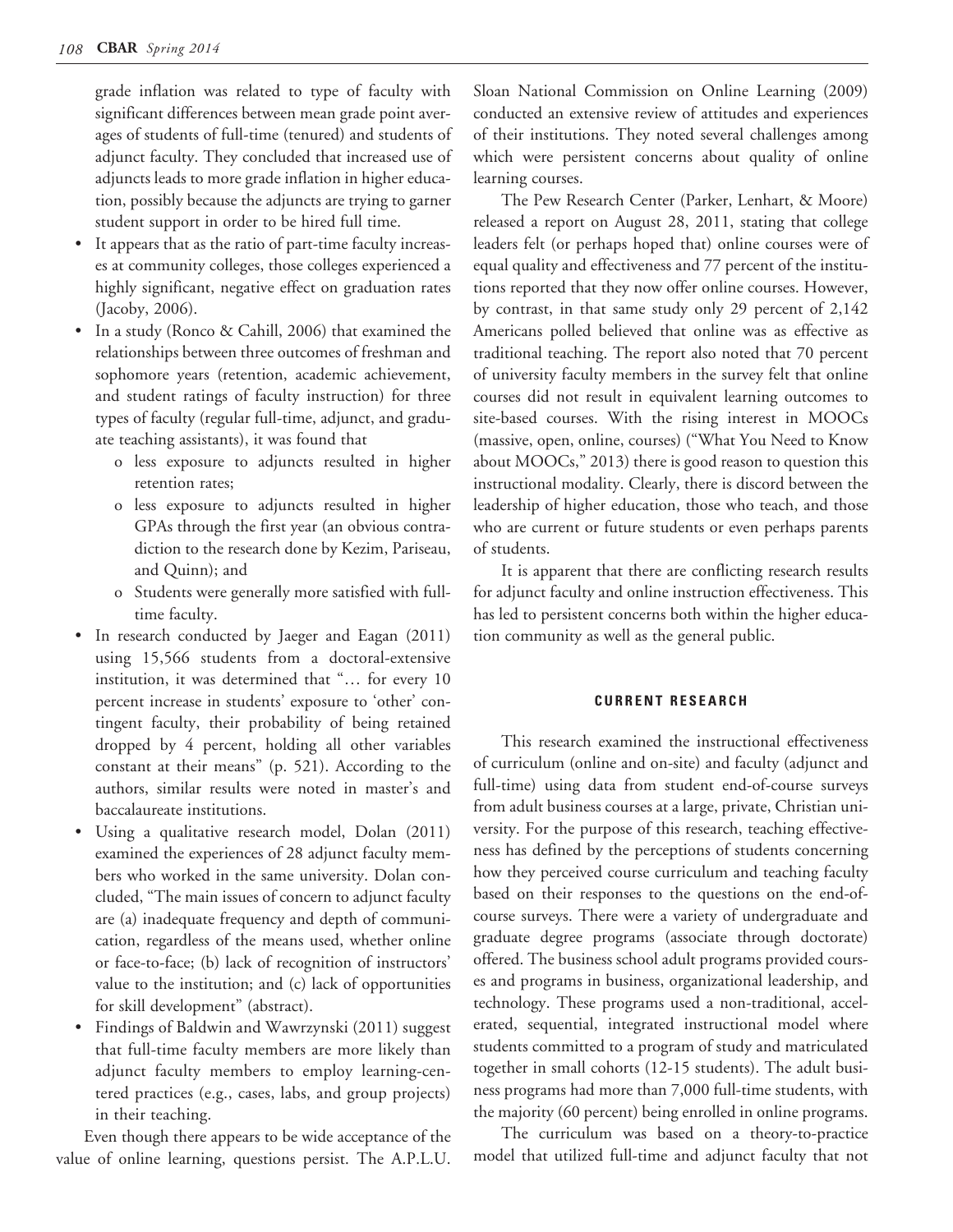only had the required academic credentials but also were spiritually like-minded and had practical, first-hand experience in their fields of study. This practitioner model sought to bring relevance to the programs of study and to ensure that graduates were fully prepared to be successful in their particular career fields. During the period of this research, there were approximately 20 full-time faculty members and more than 900 active practitioner (adjunct) faculty members teaching within the school of business and leadership.

Within this university, there were significant differences between full-time and adjunct faculty members in terms of selection, hiring, induction, and evaluation. Full-time faculty tended to follow the traditional higher education model where they were first screened by faculty recruiters then a faculty committee who made interview recommendations. Candidates were interviewed by the faculty committee, the appropriate administrators, the dean of chapel, and the provost. Once hired, they were usually assigned a mentor who supervised their initial teaching assignments. Full-time faculty members were generally evaluated annually by their respective dean. Adjunct candidates completed the same application as full-time faculty candidates, were also screened by faculty recruiters, but then were hired by a senior administrator. In some cases, they were assigned a mentor to assist them in their initial teaching assignment. They were not evaluated in the same manner as full-time faculty members. Both full-time and adjunct faculty members were required to successfully complete a three week instructional training course before they were allowed to teach online. There were some clear differences in how faculty members were hired, trained, and supervised.

Student cohorts were either online or on-site with only a negligible number of blended/combination courses. While there were some students who began their programs in one delivery mode and then changed to the other (for example, started as an online student but transferred to an on-site cohort), the online and on-site student populations were separate. A review of demographic data from entrance surveys revealed that the two populations were similar in the usual considerations such as age, gender, etc. Online students tended to reside near the various extension campuses but also were from outside the university's three-state region (representing almost all of the other states) and international.

Online and on-site courses in the adult business and leadership programs had similar course descriptions, learning outcomes, key assessments, and textbooks. All of the online courses and many of the on-site courses used Blackboard© for a learning management system. Online curriculum had been developed jointly by instructional designers and subject matter experts. On-site curriculum was also developed

by subject-matter expert faculty members but without the direct assistance of instructional designers. The same faculty curriculum committees were responsible for reviewing and approving both online and on-site curriculum.

In order to ensure instructional fidelity, curriculum tended to be much more prescriptive and scripted than traditional higher education courses. This was necessary since courses were integrated and sequential: what was taught and products that were developed in a course could be used in following program courses. Additionally, courses were taught in remote sites, such as hotel conference rooms and online. Courses were developed by expert faculty with the assistance of instructional designers and reviewed by faculty curriculum committees to ensure that there was a variety of instruction (such as a variety of faculty-guided learning activities, small and class discussions, and faculty-supervised group projects) that effectively met students' diverse learning needs. Online curriculum tended to be more complete and comprehensive. Regardless of the modality, faculty members were encouraged to supplement and enrich the curriculum with their knowledge and experience. This was particularly true with the spirituality aspect which was woven through the instructional programs. Also, faculty members were expected to model their faith during their interactions with students. The organizational goal was to have consistently high-quality curriculum and instruction, regardless of the classroom location, type of faculty, or modality of the course.

Adjunct faculty tended to teach primarily in one modality (online or on-site). Adjunct faculty taught predominately online while full-time faculty taught primarily on-site but also taught some online courses.

Reliance on adjunct faculty and online programs required administrators to constantly monitor program effectiveness. There have been limited previous assessments of learning performance measures (direct data), such as standardized test scores and other assessments of learning, indicating that online students appear to achieve learning objectives comparable to their on-site counterparts. However, there had not been a detailed study comparing faculty and instructional delivery models for instructional and learning effectiveness.

## **METHODOLOGY**

This research project was based on the analysis of one year's worth of end-of-course (EOC) data (July 2011 through June 2012). It included all data from more than 50,000 student surveys. Analysis of this large database resulted in annotation of statistical differences at a very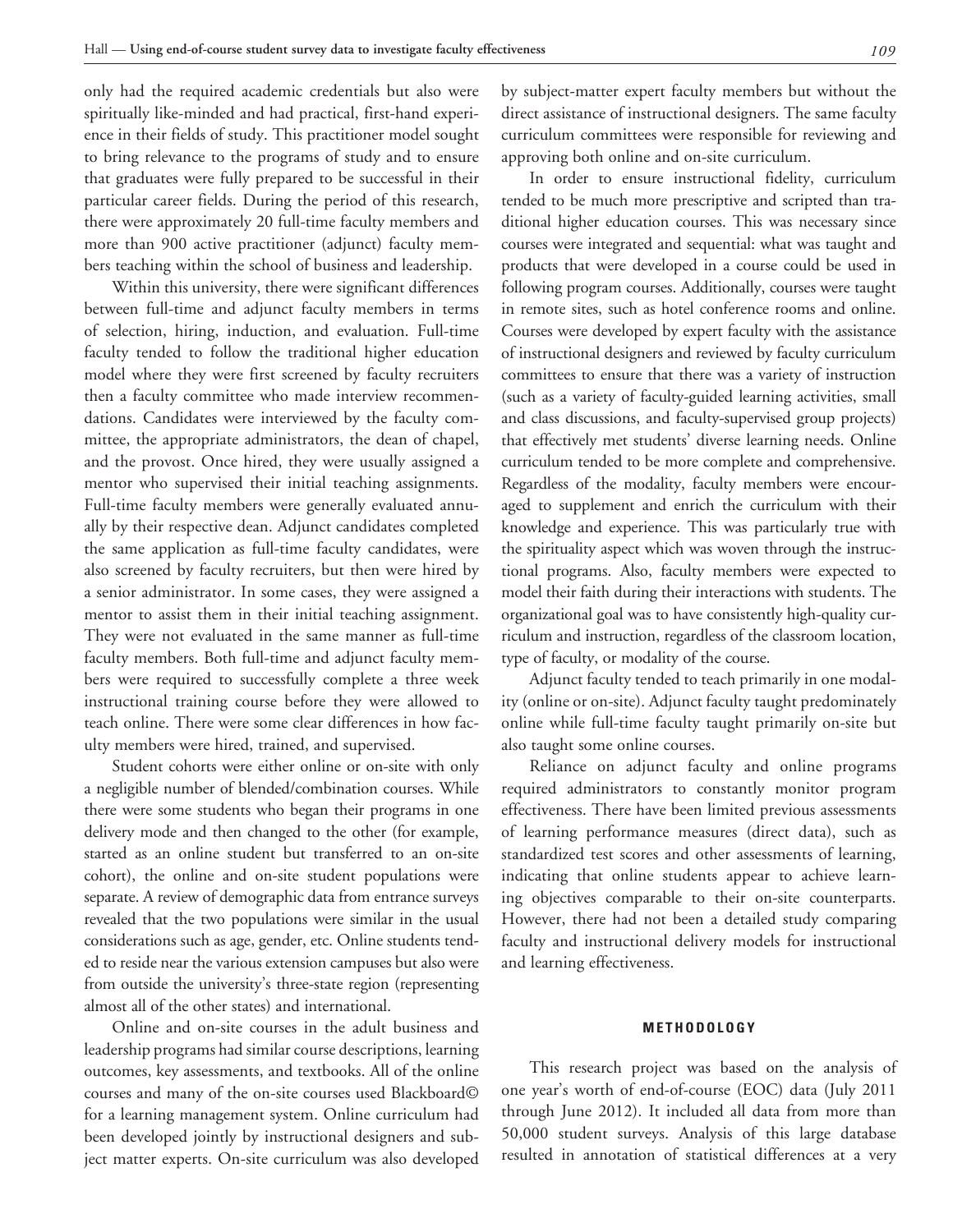|                                                     | a. FTF OS To | b. FTF OL To | c. FTF OS To  | d. ADJ OS To |  |
|-----------------------------------------------------|--------------|--------------|---------------|--------------|--|
|                                                     | ADJ OS       | ADJ OL       | <b>FTF OL</b> | ADJ OL       |  |
|                                                     | 1,896        | 1,027        | 1,896         | 18,760       |  |
| Number of surveys                                   | 18,760       | 30,167       | 1,027         | 30,167       |  |
|                                                     | 10,766**     | 15,435       | 1,561**       | 26,483**     |  |
| 1. The instructor was very                          | 4.77         | 4.45         | 4.77          | 4.68         |  |
| knowledgeable about the                             | 10,277       | 15,588       | 1,276         | 23,176       |  |
| subject.                                            | 4.68         | 4.47         | 4.45          | 4.47         |  |
| 2. The instructor modeled                           | 10,515*      | 15,073       | 1,543**       | 26,082**     |  |
|                                                     | 4.76         | 4.51         | 4.76          | 4.72         |  |
| appropriate morals and                              | 10,309       | 15,614*      | 1,307         | 23,457       |  |
| ethics.                                             | 4.72         | 4.57         | 4.51          | 4.57         |  |
|                                                     | 10,690**     | 15,195       | 1,530**       | 25,531**     |  |
| 3. The instructor was well-                         | 4.66         | 4.41         | 4.66          | 4.57         |  |
| prepared for the course.                            | 10,283       | 15,587       | 1,330         | 23,751       |  |
|                                                     | 4.57         | 4.47         | 4.41          | 4.47         |  |
|                                                     | 10,133       | 14,660       | 1,511**       | 25,402**     |  |
| 4. Overall I think the                              | 4.56         | 4.35         | 4.56          | 4.56         |  |
| instructor did a good job.                          | 10,233       | 15,475**     | 1,336         | 23,489       |  |
|                                                     | 4.56         | 4.45         | 4.35          | 4.45         |  |
| 5. The instructor                                   | 10,230       | 15,043       | 1,529**       | 26,059**     |  |
| motivated me to learn                               | 4.39         | 4.13         | 4.39          | 4.39         |  |
|                                                     | 10,332       | 15,595*      | 1,335         | 23,431       |  |
| about the subject.                                  | 4.39         | 4.21         | 4.13          | 4.21         |  |
| 6. The instructor was                               | 10,328       | 14,945       | 1,528**       | 25,761**     |  |
|                                                     | 4.57         | 4.32         | 4.57          | 4.55         |  |
| available to help when I<br>needed it.              | 10,303       | 15,602*      | 1,332         | 23,597       |  |
|                                                     | 4.55         | 4.40         | 4.32          | 4.40         |  |
|                                                     | 10,187       | 14,771       | 1,505**       | 25,081**     |  |
| 7. The instructor provided<br>timely feedback on my | 4.41         | 4.23         | 4.41          | 4.41         |  |
| work.                                               | 10,330       | $15,615**$   | 1,382         | 24,045       |  |
|                                                     | 4.41         | 4.34         | 4.23          | 4.34         |  |
|                                                     | 10,147       | 14,612       | 1,514**       | 25,379**     |  |
| 8. The instructor graded                            | 4.56         | 4.34         | 4.56          | 4.59         |  |
| my work fairly.                                     | 10,311       | 15,608**     | 1,353         | 23,815       |  |
|                                                     | 4.59         | 4.49         | 4.34          | 4.49         |  |
| 9. The instructor treated                           | 10,234       | 14,821       | 1,520**       | 25,629**     |  |
| me like an adult                                    | 4.71         | 4.50         | 4.71          | 4.72         |  |
|                                                     | 10,282       | 15,538**     | 1,336         | 23,533       |  |
| professional.                                       | 4.72         | 4.60         | 4.50          | 4.60         |  |

|  |  |  |  | <b>Figure 1: CCCU-Defined Contribution Plan Types</b> |  |  |
|--|--|--|--|-------------------------------------------------------|--|--|
|--|--|--|--|-------------------------------------------------------|--|--|

Bold: Mann-Whitney U, \*p<0.05 \*\*p<0.01 non-parametric test for significance Italic: Mean Scores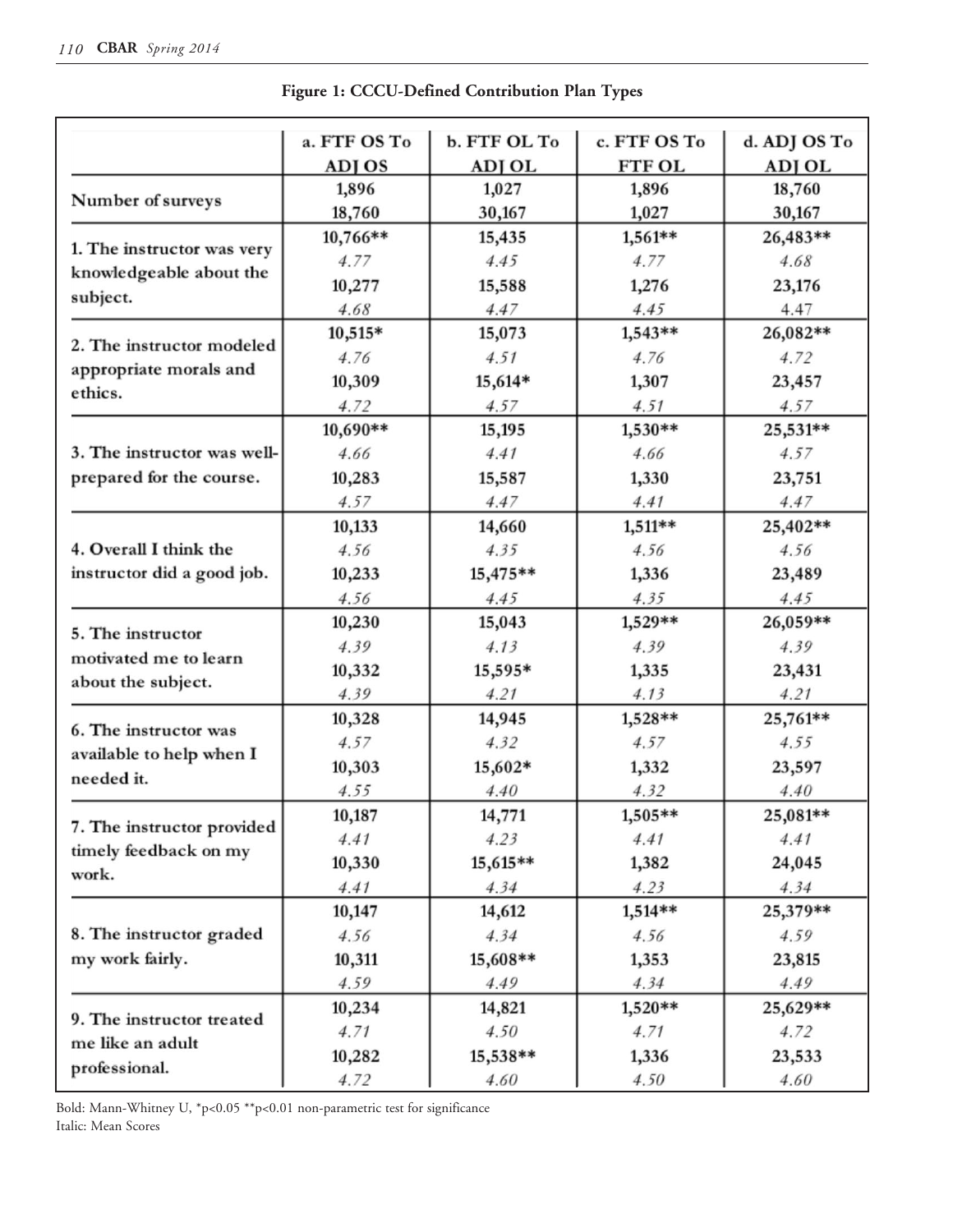granular level. The adult programs were non-term and cohort-based. EOC data were generated by students completing EOC surveys at the end of each of their courses using Class Climate© software. All surveys were digital. During this year period, students generally took anywhere from five to seven courses as they advanced through their respective programs.

The EOC questionnaire was short and concise with nine questions concerning faculty effectiveness. Data were analyzed using SPSS© and the Mann-Whitney U test since the Likert-like scales were non-parametric. As a comparison, data were also analyzed using mean scores and T-tests, which yielded similar results, although the Mann-Whitney U method tended to be more rigorous in determining statistical significance. Survey response rates varied from 60 to 95 percent with a 70 percent average response rate for all programs. Generally, online students had a higher response rate. Results were analyzed considering modality (on-site and online) and types of faculty (full-time [FT] and adjunct [ADJ]). On the EOC questionnaire, students were asked their opinion on the question/statements. Their response options ranged from "Not at All" to "AGREE (entirely)" on a five point scale.

### **RESULTS**

Of the 51,850 student survey results, 2,923 (5.6 percent) were taught by full-time and 48,927 (94.4 percent) by adjunct faculty. Table 1 lists the results comparing full-time faculty to adjunct faculty on-site (column a) and online (column b). Also listed in Table 1 is a comparison of fulltime faculty ratings on-site with full-time faculty ratings online (column c) and adjunct faculty ratings on-site with adjunct faculty ratings online (column d).

When comparing full-time faculty on-site with adjunct faculty on-site (column a), full-time faculty are rated higher on four of the nine questions (1, 2, 3, and 6), are rated the same for three of the nine questions (4, 5, and 7), and are rated lower on two of the questions (8 and 9). For questions 1, 2, and 3, there is a statistically significant difference. It should be noted that this difference is due primarily to the large sample size. For example, the statistically significant mean difference on question 2 is 0.04 (4.76 compared to 4.72). It would be difficult to argue that this is a meaningful difference. The results indicate that in an on-site teaching environment, full-time faculty are rated slightly higher than adjunct faculty.

When comparing full-time faculty online with adjunct faculty online (column b), full-time faculty are rated lower on all nine questions. This difference is statistically significant for seven of the nine questions  $(2, 4, 5, 6, 7, 8, \text{ and } 9)$ . Again, it should be noted that most of these differences are small to the naked eye. The largest difference in the mean score is 0.15 for question 8 (4.34 compared to 4.49). The results indicate that in an online teaching environment, adjunct faculty are rated higher than full-time faculty.

When comparing full-time faculty on-site with full-time faculty online (column c), on-site ratings are higher than online ratings for all nine questions. This difference is also statistically significant for all nine questions. When comparing adjunct faculty on-site with adjunct faculty online (column d), on-site ratings are higher than online ratings for all nine questions, and this difference is again statistically significant for all nine questions. On-site ratings are significantly higher than online ratings for both full-time and adjunct faculty.

#### **CONCLUSION**

The research delineated clear differences between onsite and online instructional modalities and types of faculty. As compared to online, on-site scores for the instructor questions were significantly higher. This was evident regardless of type of faculty. This research was from one large, Christian university and should not be generalized to other similar institutions without careful consideration of potential internal differences.

As all research should, this project has elicited the following topics that need further study:

- All of the data used in this project were indirect student perceptions of curriculum and faculty effectiveness. This wealth of indirect data needs to be compared to direct data such as actual learning: How well did the students achieve the course learning outcomes?
- These EOC surveys also had two open-ended questions which generated hundreds of pages of textual data. This needs to be analyzed and used to enrich the analysis of the quantifiable data.
- More research needs to be accomplished in order to determine if online students begin their programs with different expectations of faculty members and curriculum and are perhaps different in other unique ways when compared to on-site students.
- Since there is conflicting research on the effects of faculty category upon grades, it would be insightful to compare grades of full-time and adjunct faculty as well as to explore the relationship between grades and EOC scores.